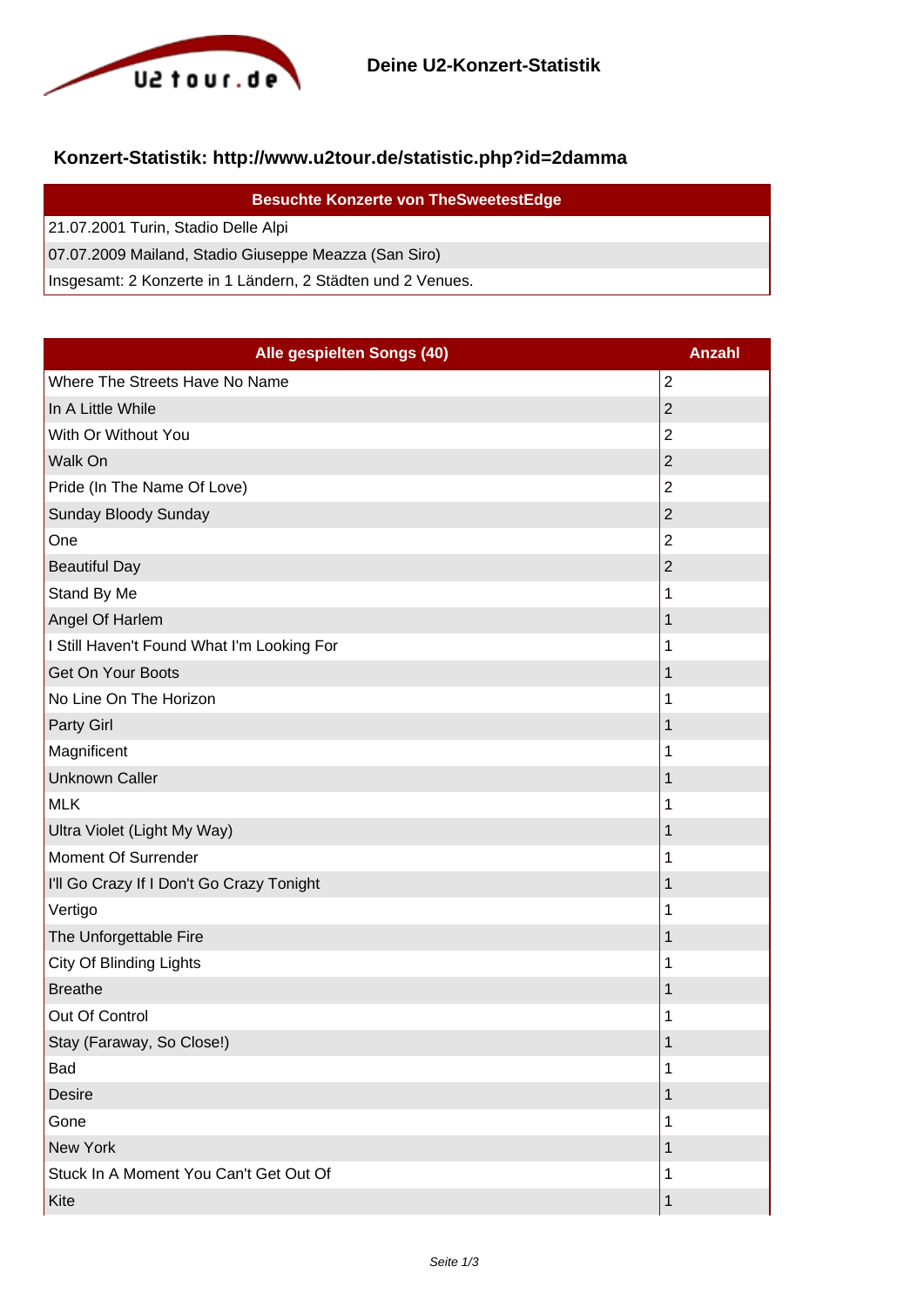

| Mysterious Ways            |  |
|----------------------------|--|
| Wake Up Dead Man           |  |
| Until The End Of The World |  |
| Elevation                  |  |
| New Year's Day             |  |
| The Fly                    |  |
| <b>Bullet The Blue Sky</b> |  |
| I Will Follow              |  |

| <b>Alle Cover-Songs (1)</b> | Anzahl |
|-----------------------------|--------|
| Stand By Me                 |        |

| <b>Opening Songs (2)</b> | Anzahl |
|--------------------------|--------|
| Breathe                  |        |
| Elevation                |        |

| <b>Closing Songs (2)</b> | Anzahl |
|--------------------------|--------|
| Moment Of Surrender      |        |
| Out Of Control           |        |

| <b>Alben (11)</b>               | Anzahl |
|---------------------------------|--------|
| All That You Can't Leave Behind | 20.83% |
| No Line On The Horizon          | 14.29% |
| The Joshua Tree                 | 12%    |
| <b>Achtung Baby</b>             | 11.76% |
| The Unforgettable Fire          | 9.62%  |
| War                             | 5.66%  |
| How To Dismantle An Atomic Bomb | 3.7%   |
| <b>Rattle And Hum</b>           | 3.64%  |
| Pop                             | 3.57%  |
| Boy                             | 3.51%  |
| Zooropa                         | 1.72%  |

| Vorgruppen (4)       | Anzahl |
|----------------------|--------|
| Snow Patrol          |        |
| Fun Lovin' Criminals |        |